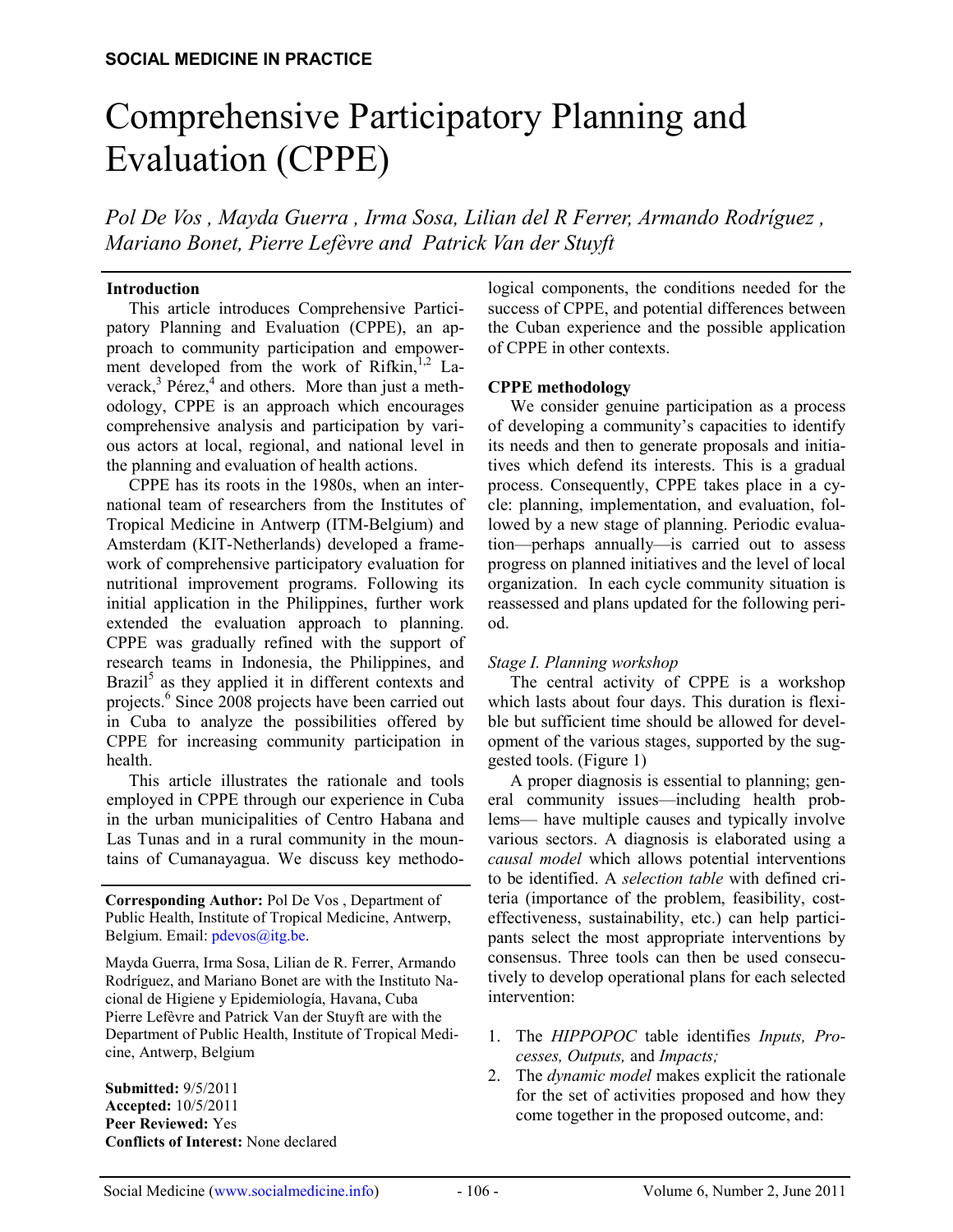|  | <b>Planning workshop</b>                                         | <b>STAGES</b>                   | <b>TOOL</b>      |  |  |  |
|--|------------------------------------------------------------------|---------------------------------|------------------|--|--|--|
|  | Analysis                                                         | Identification of problems      | Causal model     |  |  |  |
|  |                                                                  | Prioritization of interventions | Selection table  |  |  |  |
|  | Planning                                                         | Intervention objectives         | HIPPOPOC table   |  |  |  |
|  |                                                                  | Rationale of the intervention   | Dynamic model    |  |  |  |
|  |                                                                  | Intervention plan               | Operational plan |  |  |  |
|  |                                                                  |                                 |                  |  |  |  |
|  | Implementation<br>New workshop: Evaluation + Planning Next Cycle |                                 |                  |  |  |  |
|  |                                                                  |                                 |                  |  |  |  |
|  |                                                                  |                                 |                  |  |  |  |

**Figure 1: CPPE rationale Planning—Implementation—Evaluation—Plan Revision**

3. The *operational plan* (what, when, who, what with, and with whom).

The planning stage should produce three results: 1) improved understanding of the multiple causes of the problem to be tackled, 2) a consensually agreed upon intervention plan, and 3) a trained and committed work team.

# *Stage II. Implementation of the interventions*

Implementation follows the plan that was formulated at the workshop and is led by the work team. Continuous feedback on the plan's progress and problems is provided to all team members and to the community as a whole. This is essential for fostering the dynamic of community involvement.

# *Stage III. Evaluation*

After the implementation phase, the team reviews the results in an evaluation workshop; this will involve both evaluation and further planning. Strengths and weaknesses are identified and solutions developed for the problems encountered during the preceding period.

Each follow-up workshop begins with an assessment of what has been accomplished using the dynamic model developed the previous year. This allows participants to ask pertinent questions in three domains:

- 1. What were the immediate results of the intervention?
- 2. Are the objectives relevant? (e.g. were the objectives appropriate? Do the interventions remain relevant?)
- 3. How well was the project implemented? (Did we manage to include more people?

Were we able to strengthen grass-roots organization in the neighborhood?)

Following this discussion, the team prepares a consensus evaluation looking at what worked well. They also examine where and why problems arose. This information serves to inform a review of the previous year's causal model. The model is revised to take into account how the community has changed and the lessons it has learned during the previous year. Interventions proposed for the new cycle can be either amendments or extensions of the previous year's work plan or completely novel. (Figure 1)

Fifteen to twenty people are involved in the planning workshop. To the extent possible they should reflect all community stakeholders. This includes leaders of civil society and grass-roots movements as well as local representatives of the various public sectors (health, education, municipal services, farming, etc.). We also include informal community leaders such as young activists, the local hairdresser who knows everyone, housewives who care about the neighborhood, etc. The idea is to involve all groups who can contribute to local (health) planning; this ensures their commitment to project implementation.

# **Three years' experience in Cuba**

CPPE was first applied in Cuba in 2008. The methodology had been developed initially for planning projects carried out by international NGOs and other organizations and had to be adapted to community work within the context of a local health system.<sup>7</sup>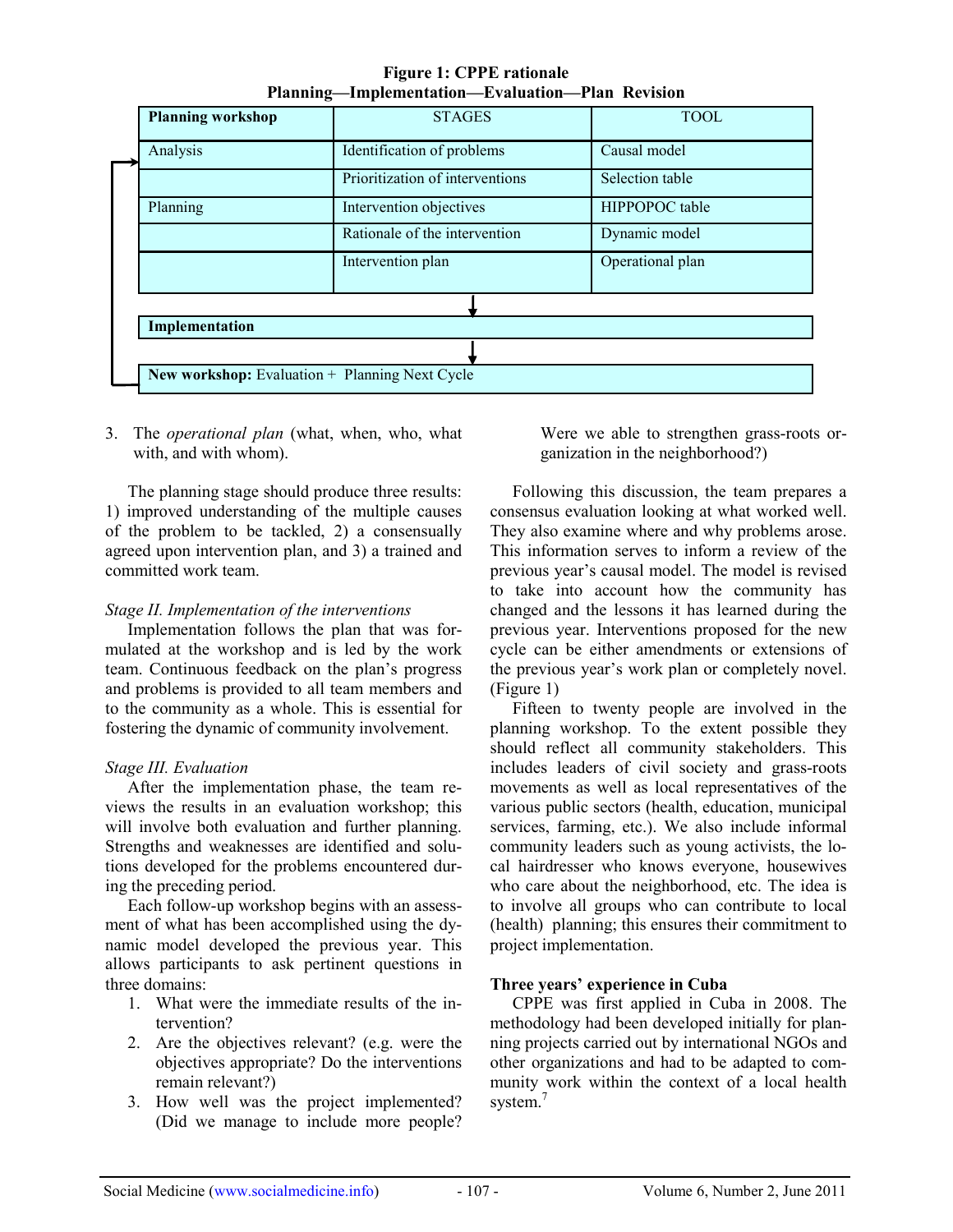| Table 1: Synopsis of Work in Cuba (2008-2010) |                                 |                                                                      |                                                                      |  |  |
|-----------------------------------------------|---------------------------------|----------------------------------------------------------------------|----------------------------------------------------------------------|--|--|
| Location                                      | 2008                            | 2009                                                                 | 2010                                                                 |  |  |
| Dragones                                      | Planning $\&$<br>Implementation | Evaluation (of the previ-<br>ous year), Planning &<br>Implementation | Evaluation (of the previ-<br>ous year), Planning &<br>Implementation |  |  |
| <i>Sierritas</i>                              |                                 | Planning $\&$<br>Implementation                                      | Evaluation (of the previ-<br>ous year), Planning &<br>Implementation |  |  |
| Las Tunas                                     |                                 | Planning $\&$<br>Implementation                                      | Evaluation (of the previ-<br>ous year), Planning &<br>Implementation |  |  |

The Cuban government has constructed a policy framework which has enabled substantial progress in population health over the last 50 years.<sup>8,9</sup>Local health services have developed many linkages with community organizations.<sup>10,11,12</sup> Many projects have managed to avoid the risks of paternalism and bureaucracy by developing truly participatory styles of leadership.<sup>13,14,15</sup> However, in general the results of community participation in health have been somewhat mitigated. Opportunities to allow for participation in health decisions are not fully exploited. Local health planning does not consistently involve other social sectors nor does it always include participation by formal and informal community leaders.<sup>16</sup>

In collaboration with the Institute of Hygiene and Epidemiology (INHEM) and the Cuban Ministry of Health, we set out to find ways of addressing these problems. We hypothesized that greater community participation in planning and evaluation would lead not only to more realistic and feasible plans but also to more active, sustained community participation in the implementation of the proposed interventions. The result, finally, would be improved health outcomes. Increased participation reinforces a sense of community ownership of health activities which, indirectly, ensures that these initiatives are more sustainable.

Three municipalities were involved in this first stage. Dragones is located in the Centro Habana municipality of Centro Habana, a commercial area within the capital city. With 30,000 inhabitants in 0.5 km², it is one of the country's most densely populated areas. La Sierrita is located in the center of Cuba in the municipality of Cumanayagua, province of Cienfuegos. This is a rural area with nine working-class settlements at the foot of the Guamuhaya mountains. The main economic activities are cattle-raising and coffee-growing. People's Council No. 5 is in the municipality of Las Tunas, capital of Las Tunas province. With a population of 25,000, it forms an urban area in the eastern region of Cuba. The main economic activity is small industry.

By the end of 2010 seven workshops had taken place (one in 2008, three in 2009, three in 2010) covering four full planning—implementation evaluation cycles; three cycles were in progress.

# **Examples of the methodology in Cuba**

The various steps of the CPPE methodology can be illustrated using the models and plans developed in Cuba.

In order to select interventions a *causal model* is built based on an analysis of community problems. (Figure 2) During a brainstorming session, participants identify the main causes which ensure or affect health in their neighborhood or community. First the direct causes of potential problems are determined, followed by an exploration of the factors which favor these causes. Depending on their particular needs, participants can subdivide certain parts of the model for further in-depth analysis. A full causal model can be quite extensive. Figure 2 shows one part of the analysis of neighborhood cleanliness undertaken in Dragones, viz. how the behavior of the inhabitants affects cleanliness.

A lack of comprehensiveness is a recurring problem in program planning and evaluation; this can have major consequences. Proposals risk not being applicable because they do not take into account a series of existing conditions and sensitivities. CPPE can help reduce these risks because the causal model helps explore the complexity of the problems and identify possible solutions. Discussion makes for better understanding of how different people have different perceptions of the problem. This enables group identification of core targets for intervention.

In principle the team works with available information. Most elements of the problem can be identified using the participants' pre-existing knowledge. Some causes can be put forth as hypotheses and, if necessary, verified with additional information (quantitative and qualitative) before proceeding with the planning stage.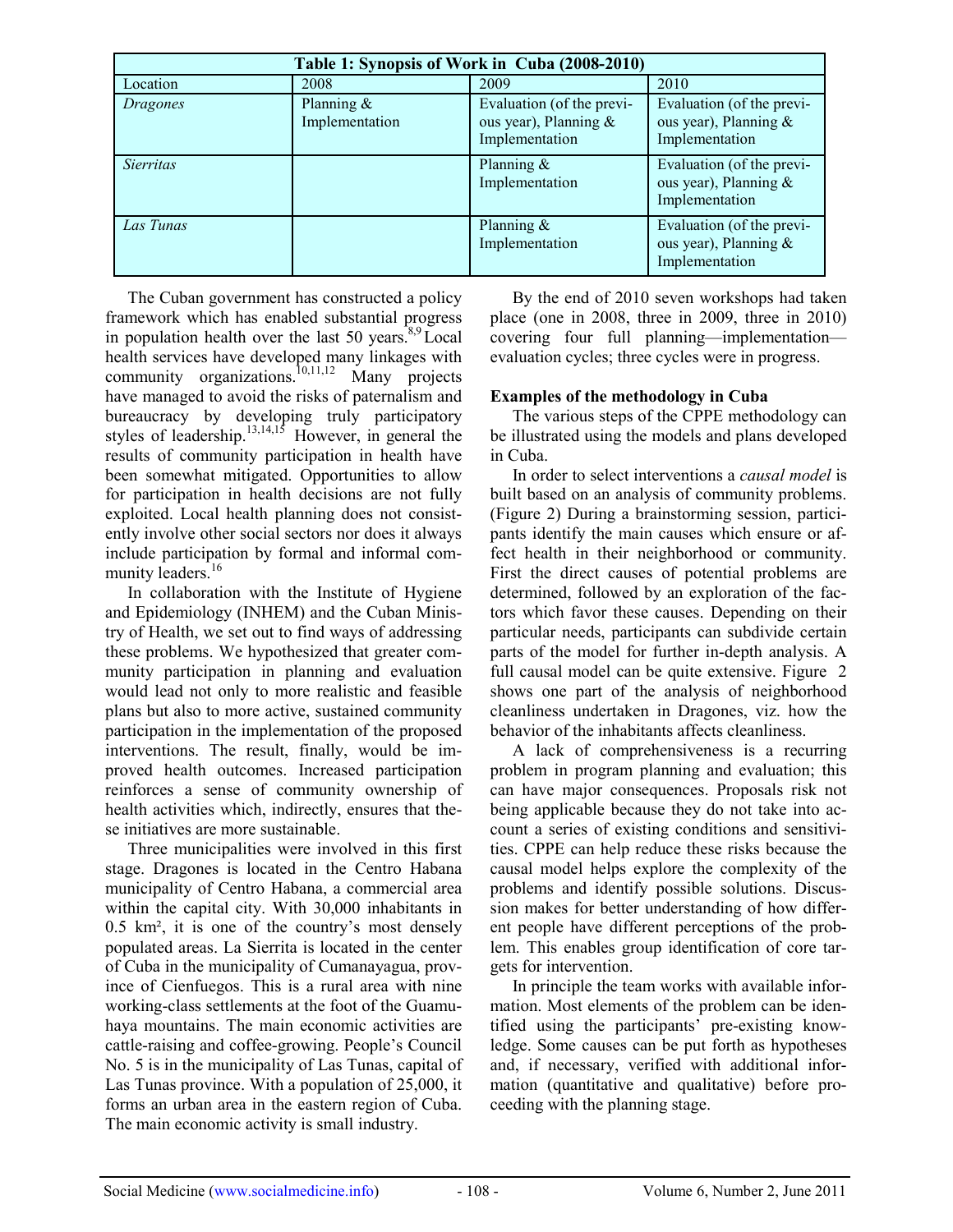The *ranking table* is used to select interventions. Participants define selection criteria: the importance of the outcome, its weak points, the potential to reduce inequities in the community, the degree to which participation is fostered, etc. The participants then choose the most appropriate interventions to solve the selected problem. With the ranking table, each criteria is analyzed to see if it applies to the proposed intervention, using grades High (H), Medium (M) and Low (L). Bearing in mind the prioritization criteria, those interventions with the greatest number of High and least number of Low grades are highlighted. The selection table ensures consistent focus when selecting possible interventions and helps reach agreement among participants on manageable proposals. Table 2 demonstrates how proposals to make a healthier neighborhood were ranked. Once the ranking is complete, the group decides which interventions should be carried out.

The first step of the planning stage is to identify what is needed to implement each individual intervention. To do this *HIPPOPOC\* table* is made up. *Inputs (IP)* are the elements necessary for implementation of the intervention (e.g. budget, material resources, human resources, etc.). *Processes (P)* refer to the actions which must be undertaken to achieve the desired result. *Outputs (OP)* are the immediate results of these actions while *Outcomes (OC)* are changes induced by the project. *Figure 3* shows the HIPPOPOC table which was completed for a project reorganizing street sweeping in Dragones, Centro Habana.

The following step, the *dynamic model,* represents the core of the planning stage. The dynamic model provides a graphic representation of the logical progression of the project. (Figure 4) It represents how participants visualize the project developing from the inputs, through a succession of processes, to achieve operational objectives (the intervention's outputs) and finally the desired outcomes, directly related to the intervention) and finally the desired impacts. The dynamic model is constructed from right to left, beginning with the impacts, then the outputs, the processes and—on the left—the inputs. Sometimes, during the elaboration of the dynamic model, it is necessary to go back and revisit the HIPPOPOC table. This is perfectly acceptable.

This approach makes it possible to identify the crucial steps in project implementation. It clarifies the sequence of activities and allows for structured monitoring and evaluation during project implementation.

In the final step, estimates of the time needed to complete each activity are noted in the model either within the activities box or along side the arrows. (Figure 4) Having completed these steps, it is now time to prepare for the operational stage.

Once a consensus has been reached on the overall process, participants translate the model into an *operational plan* which delineates activities, resources, implementation dates, and responsible persons. This plan must provide detailed answers to the basic elements such as: What? Who? Where? When? With what (resources)? Why (evaluation measures)? (Table 3) Lastly, participants nominate a coordinating team which is responsible to ensure the plan is followed.

# *Initiatives in the period 2008-2010*

In Dragones, Centro Habana, three CPPE cycles have already taken place, and the process now has considerable momentum. In part, this is because participatory projects had already been undertaken in Dragones; the pre-existing community center maintained and strengthened its leadership. Thanks to CPPE, a greater and more diverse popular involvement was achieved. The consensus among the extended coordinating group is that the method allowed them to be better organized. They managed to work more systematically and with greater involvement by individuals. Coordination with local government also improved.

In Cumanayagua and Las Tunas too, community participation and local initiative were both enhanced. However, these communities had less previous experience in community participation. Only two years into the project, results in these two localities are not as far-reaching.

As detailed below, some activities were undertaken by either the health services or some other branch of the municipal government with only limited community involvement. Other initiatives managed to develop genuine forms of social care or changed hygienic / social health determinants with the community playing a prominent role. The vast majority of those involved directly or indirectly in these processes confirmed their satisfaction and enthusiasm with the level of engagement they themselves felt had been developed.

Even with a favorable context and committed individuals, participatory processes are not linear. They require time to evolve and there are moments of both progress and retreats. These processes cannot be forced; the dynamics of community engagement foster growing consciousness of the most appropriate organizational forms. CPPE merely offers \* a structured way for this constructive process by (H)-IP-P-OP-OC: Inputs-Processes-Outputs-Outcomes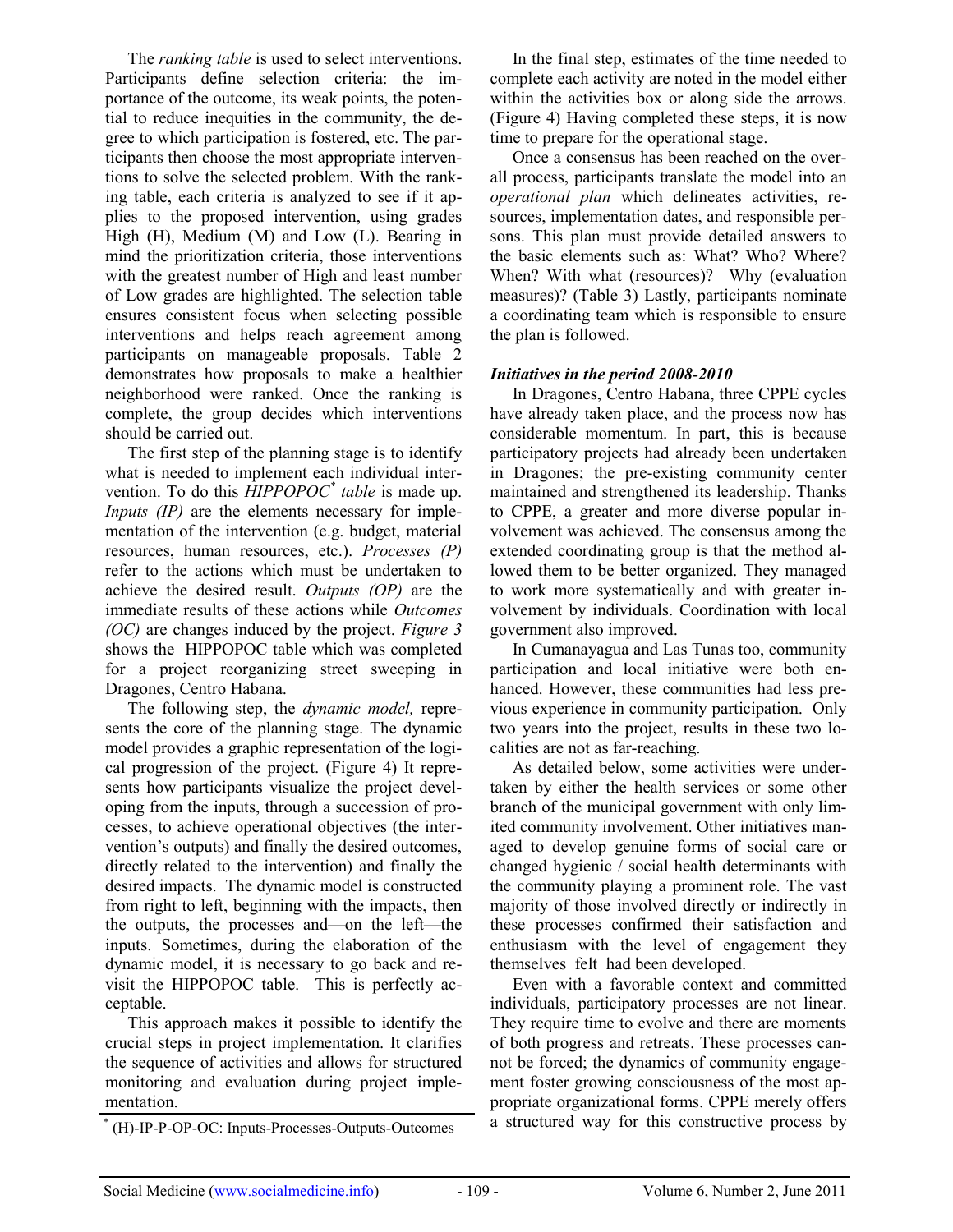**Figure 2 Causal model (Example): Neighborhood cleanliness, Dragones, Centro Habana (2008)**



which a group of people formulate plans with increasing participation and comprehensiveness.

Here we present some of the initiatives which took place over the period 2008-2010 as part of local health interventions planned in CPPE workshops.

#### *"Model street" and the reorganization of streetcleaning*

In January 2008 the first CPPE workshop took place in Dragones. The thirteen participants included six formal and seven informal leaders. Seven were female. Participants ranged in age from 20 to 70. The informal leaders included retirees (two) and a student, a housewife, a public employee and a self-employed resident. Formal leaders included two representatives of the health sector, the president of the People's Council (local government), a representative from municipal services, a representative of the Municipal Housing Office, a nurse at the community center, and a physician.

Dragones has a population of 30,000 inhabitants. However, because it is a commercial center some 60,000 people visit Dragones each day. With so many people the cleanliness of the neighborhood is a constant concern and was chosen as a priority issue. Participants decided to tackle the issue by reorganizing street cleaning with greater community support and creating a "model block." A block was chosen to initiate neighborhood cleaning activities. Within a short time, residents of three neighboring blocks decided to join in. Towards the end

| Table 2:<br>Ranking table: Proposals for Improving Neighborhood Cleanliness in Dragones*                                                         |                                  |                    |                                   |                                |                                       |                                   |
|--------------------------------------------------------------------------------------------------------------------------------------------------|----------------------------------|--------------------|-----------------------------------|--------------------------------|---------------------------------------|-----------------------------------|
| Criteria                                                                                                                                         | Reorganize<br>street<br>sweeping | <b>Model block</b> | <b>Monitoring</b><br>by community | <b>Permanent</b><br>commission | <b>Collection of</b><br>raw materials | <b>Education of</b><br>the public |
| Outcome                                                                                                                                          | H                                | H                  | M                                 | M                              | L                                     | M                                 |
| Organizational<br>feasibility                                                                                                                    | M                                | M                  | M                                 | H                              | L                                     | M                                 |
| Financial feasi-<br>bility                                                                                                                       | M                                | M                  | H                                 | H                              | L                                     | M                                 |
| Technical feasi-<br>bility                                                                                                                       | H                                | H                  | H                                 | H                              | L                                     | M                                 |
| Community<br>participation                                                                                                                       | M                                | H                  | M                                 | L                              | M                                     | H                                 |
| Sustainability                                                                                                                                   | H                                | M                  | M                                 | L                              | L                                     | M                                 |
| Legend: H means a "high" score; M a "medium" score, and L a "low" score.<br>*This table is offered as an example of how ranking tables are used. |                                  |                    |                                   |                                |                                       |                                   |

Social Medicine (www.socialmedicine.info) - 110 - Volume 6, Number 2, June 2011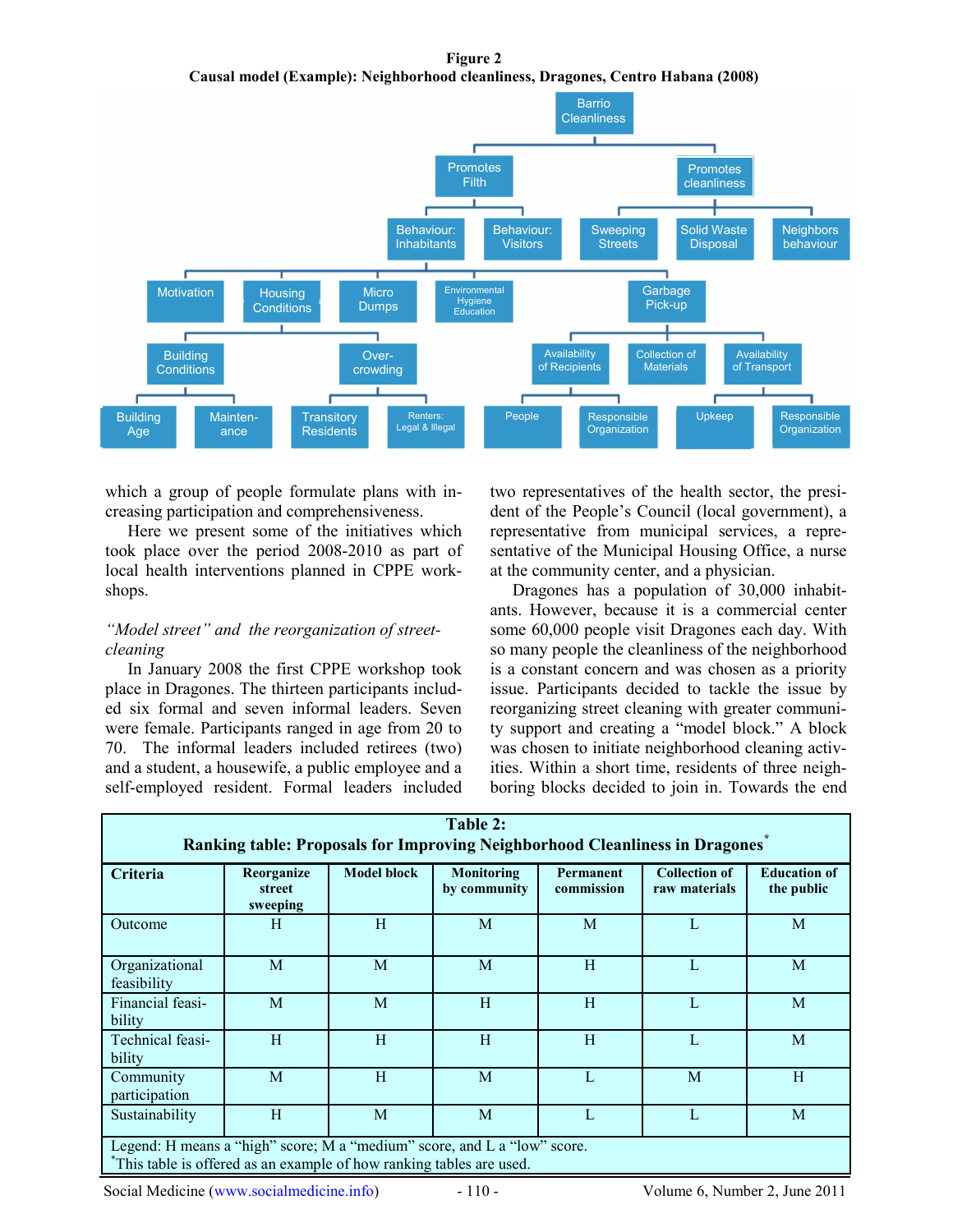| <b>Figure 3</b>                                                                                                                                                                                               |                                                                                                                                                                                                                                                                                                                                                                                                                                                                                                                                                                                                                                                  |                                                                                                                                                                                 |                                         |  |  |  |
|---------------------------------------------------------------------------------------------------------------------------------------------------------------------------------------------------------------|--------------------------------------------------------------------------------------------------------------------------------------------------------------------------------------------------------------------------------------------------------------------------------------------------------------------------------------------------------------------------------------------------------------------------------------------------------------------------------------------------------------------------------------------------------------------------------------------------------------------------------------------------|---------------------------------------------------------------------------------------------------------------------------------------------------------------------------------|-----------------------------------------|--|--|--|
| HIPPOPOC table: Reorganization of Street Cleaning with Greater Community Participation                                                                                                                        |                                                                                                                                                                                                                                                                                                                                                                                                                                                                                                                                                                                                                                                  |                                                                                                                                                                                 |                                         |  |  |  |
| Inputs                                                                                                                                                                                                        | Processes                                                                                                                                                                                                                                                                                                                                                                                                                                                                                                                                                                                                                                        | Outputs                                                                                                                                                                         | Outcomes                                |  |  |  |
| • Work equipment:<br>brooms, shovels,<br>gloves<br>• Street cleaners<br>• Minimum budget<br>for material incen-<br>tives<br>• Materials for edu-<br>cational work<br>• Community human<br>resources<br>• Time | • Information to the community about<br>street sweeping reorganization by district<br>• Meeting with municipal specialists<br>• Proposal to the Municipal Directorate of<br><b>Community Services</b><br>• Proposal to the Provincial Directorate of<br><b>Community Services:</b><br>1. Meeting of all sectors involved in the<br>project<br>2. Create an emulation system<br>3. Involve the youngest through educa-<br>tional talks<br>4. Involve the whole community<br>5. Incorporate work centers<br>6. Promote the project through education-<br>al talks, transmission of messages in<br>the districts<br>7. Seek solution to micro-dumps | • Reorganized street<br>sweeping<br>• Clean streets<br>• Community<br>awareness of the<br>importance of<br>neighborhood<br>cleanliness<br>• Adequate environ-<br>mental hygiene | • A healthier life<br>• Improved health |  |  |  |

of 2008 an additional two blocks had been incorporated.

The model block program was particularly successful in terms of community action. Volunteers cleaned up their blocks and made them more attractive. This was a joint effort between the community, the health sector, and the municipal government. The initial leadership came from the health sector; this changed as the project continued. A culture of collaboration developed in which the community played the major role; between 50 and 80 people took part in each of the activities.

In order to repairs the façades and houses in the model blocks, the municipal government provided residents with cement, paint, doors, windows, etc. An agreement was negotiated so that 80% of the resources were government-supplied and 20% were provided by the community. Project activities were characterized by spontaneity and a spirit of collaboration among residents and activists from local organizations.

In addition to cleaning and beautification, health promotion and prevention activities took place. Recreational and sporting activities drew big crowds.

The second CPPE workshop (2009) decided to extend the "model block" project by creating "model streets." At the initiative of the community materials were provided to undertake home repairs. All materials were stored at designated sites and guarded by the neighbors themselves. Someone was chosen to distribute the materials according to an agreed-upon list of needs. The individuals chosen for this position were replaced twice because of community dissatisfaction.

Local artists from different disciplines were incorporated into the project. They helped decorate the streets, designed community logos, held workshops, and organized exhibitions.

In December 2009 local government—which had actively participated in these activities decided to give the project a workspace. At a meeting involving all community leaders a Community Center for Neighborhood Development was created. Its purpose was to promote community participation in the solution of local problems.

In February 2010 the third workshop took place. The evaluation noted that community participation in project activities was gradually increasing. A decision was made to focus on issues affecting "Neighborhood Health." The result was a reorganization of family medical practices in order to strengthen the relationship of the health teams with the community. The plan includes using volunteers to renovate the clinics, a discussion concerning the roles and functions of health teams, health promoter training, the identification of learning needs, and a proposal to proclaim these practices "model medical practices."

From January 2008 to date (end of 2010), fulfillment of the operational plan has been analyzed in monthly meetings; these have been attended by community members and representatives of the various municipal institutions. Attendance has been high. The current coordinating group includes all its original members as well as additional, more recent recruits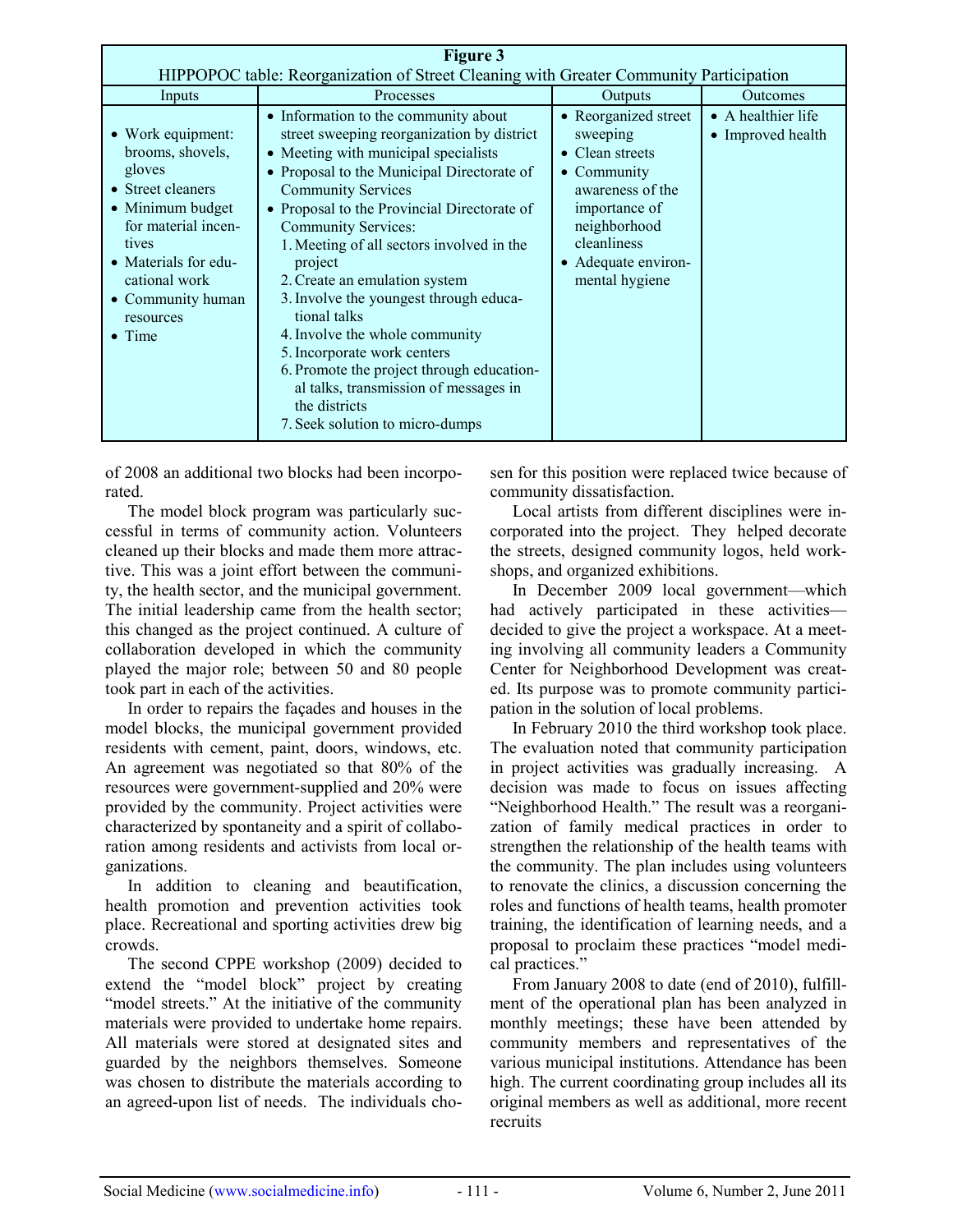#### *The Experienced Youngsters Social Club\**

In 2009 the Las Tunas community decided to create a comprehensive program for the elderly. There had been a similar program in the past but it had fallen into serious decline. It was decided to renovate a space for social activities and talks. Work centers were recruited to provide lunches for elderly people who lived alone. Both formal and informal social care networks were set up to help needy nuclear families. Elderly people from other districts got involved in the workouts (gym, club) and social activities of the Club. It evolved into a movement of friends which has spread throughout the municipality. The active collaboration between the population and different sectors of the municipal government has been most beneficial for the elderly.

In April 2010 Las Tunas created an environmental program: "A Community of Gardens means a Health Community."† The aim is to involve families and work centers in the cleaning and planting of yards and plots of land.

#### *Health convoys*

The rural area of Cumanayagua had more limited results with CPPE. The group decided to organize health convoys to isolated mountainous settlements. The goal was to provide these remote areas with better access to prevention and health promotion campaigns, general medical and dental care, and clinical laboratory services. Three training sessions were held for health promoters, who then replicated the trainings in schools, work centers, community centers, and settlements. In 2010 the initiative was expanded to include more sustained follow -up of chronic patients.

These programs primarily involved the health sector; there was relatively little input from the community itself.

#### **Discussion on methodological approach**

The application of the same tools in different contexts provided important insights. In general, the best results were obtained where the CPPE rationale and conditions were most closely respected. But even errors helped clarify certain methodological questions. Below we present some of the lessons learned.

# *Rationale and sequence of the method*

It is important to complete all steps without omitting any of the stages. There may well be other, possibly better ways of performing the analysis of the situation, selecting interventions and planning them in a structured manner, but each of these stages is required. The tools reinforce a systematic approach and ensure everybody's participation.

The time required for each stage can vary. In our experience a workshop never lasts less than four days. Two days are needed for analyzing the problems and selecting interventions, and an additional two days are required for developing the rationale of the intervention and formulating the plan. This initial work results in some time savings for later workshops. However, additional time is needed later on for evaluation. If workshops are too short, the various objectives will not be met in terms of the analysis and the plan, nor will it be possible to build a stronger team to ensure follow-up and mobilization throughout the year.

The collective planning process must be based on the specific realities of the location; it needs to take into account existing possibilities and limitations in terms of people, resources, and time. As community leaders become more capable of taking initiative, community empowerment is strengthened and the organized community establishes more effective links—at times collaborative, sometimes conflictive—with government sectors.

Iterative work involving regular evaluation and (re-)planning workshops—annual ones work best in our experience—helps to maintain mobilization over time. Every workshop serves to renew interest in participation and mobilization.

# *Participants*

Familiarity with the local area is essential to ensure that formal and informal leaders truly represent the various informal groups within the community. Participation by representatives of the various community stakeholders ensures the pluralist nature of planning and evaluation. $17$ 

Pluralist approaches have been studied in the evaluation of state-run activities in the United States and Europe at the end of the 80s,(e.g. in evaluating improvements in underprivileged neighborhoods).<sup>18,19</sup> In the Cuban context the presence and commitment of formal sectors of local government is relatively easy to obtain. There are no fundamental contradictions of interest between working-class sectors and the State. Institutions understand their responsibility towards community health and its determinants.

But nothing is ever quite so simple. Over the years we have seen what happens when the methodology is not followed. If a local government representative cannot discuss matters with residents as an equal, this hinders development of any proposal. Similarly, if a leader comes along with a pre-set

<sup>\*</sup>*Club Social Juventud Acumulada*

*<sup>†</sup>Comunidad sembrada, salud garantizada*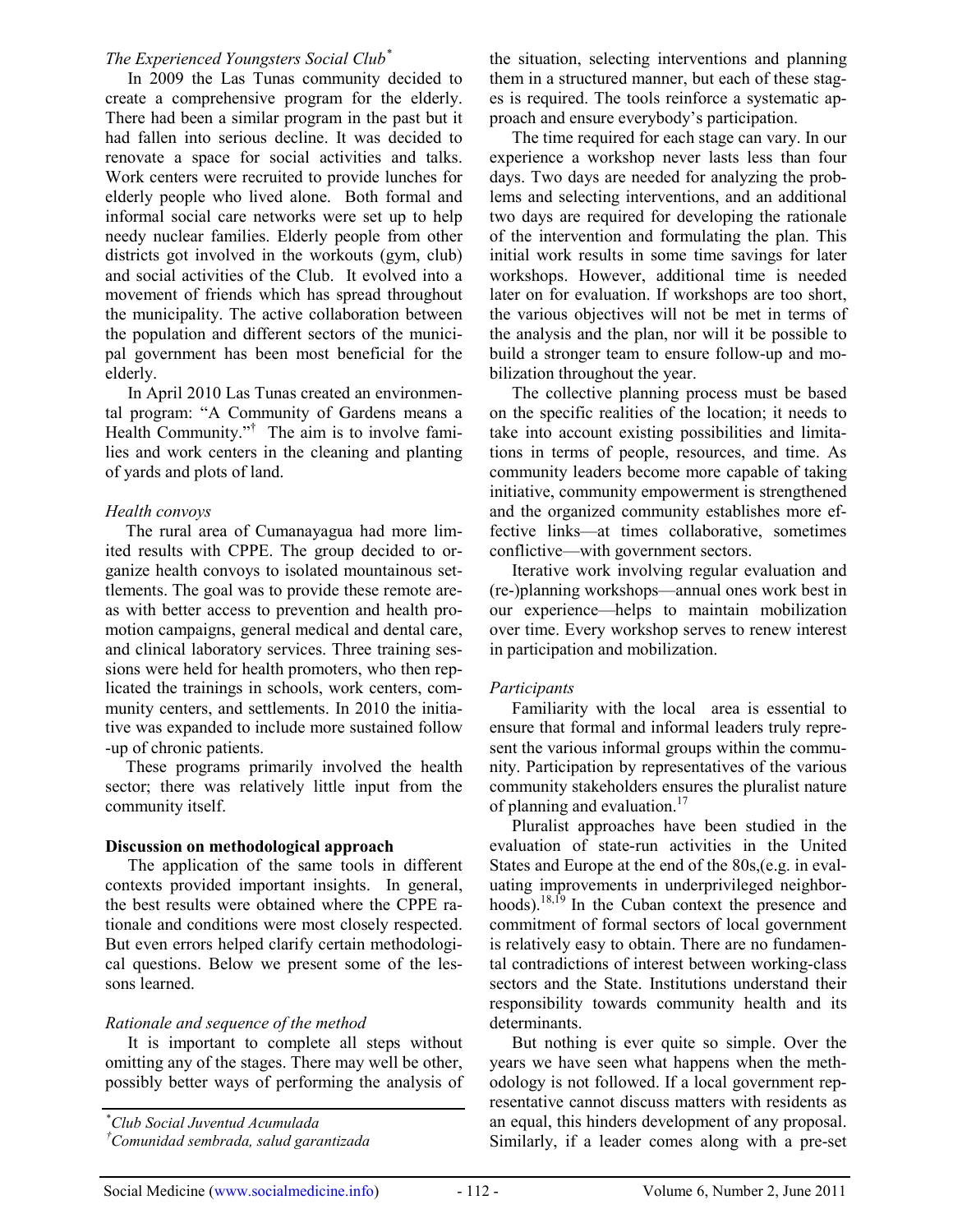

**Fig ure 4:** de: Reorganizatio  $\mathbf{r}$ of Street Cleanin g (E xample)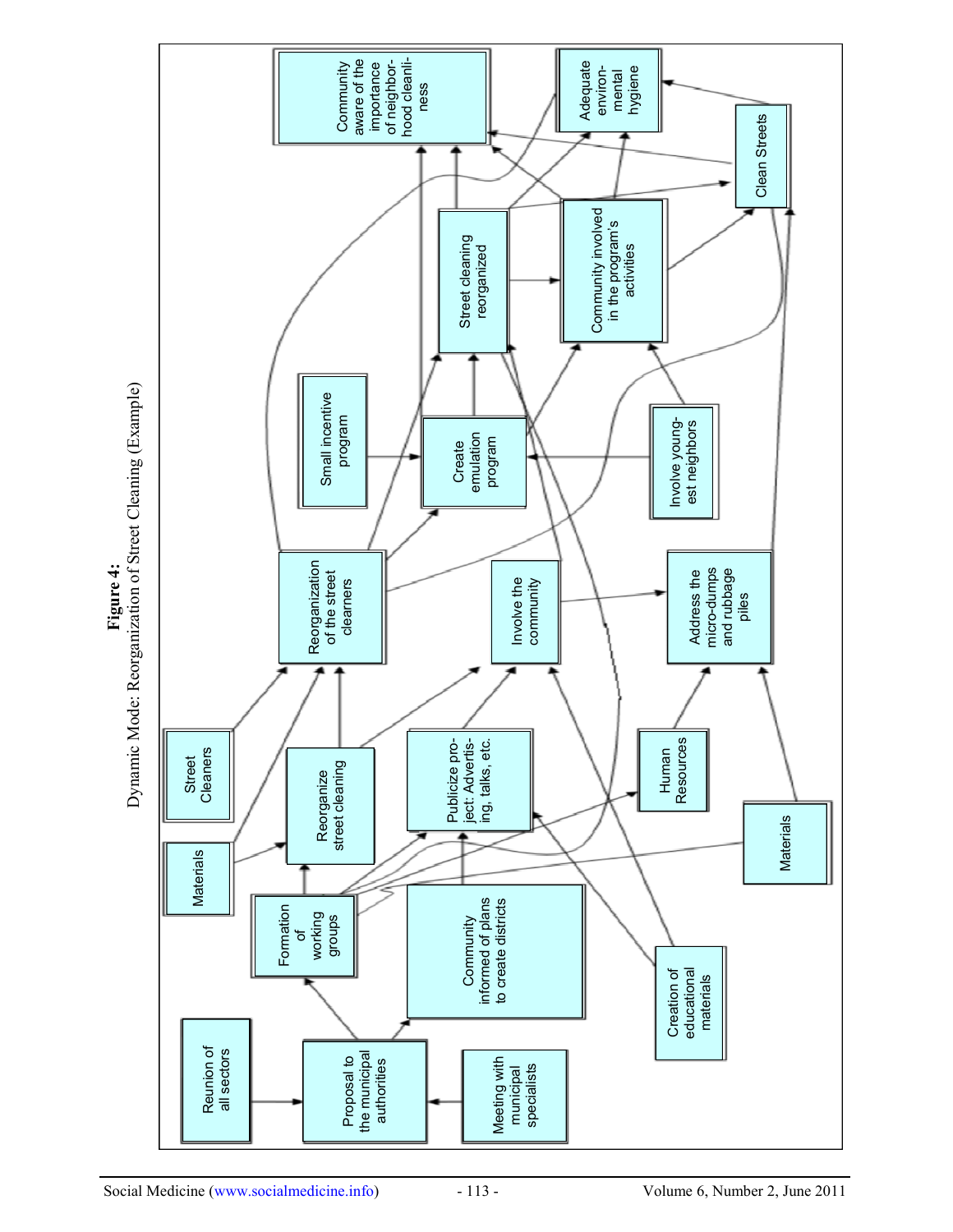| <b>Table 3</b><br>Operational plan (Example): Reorganization of Street Cleaning with Popular Participation |                                                                         |                                                        |                                                      |                    |                                                                                 |  |  |
|------------------------------------------------------------------------------------------------------------|-------------------------------------------------------------------------|--------------------------------------------------------|------------------------------------------------------|--------------------|---------------------------------------------------------------------------------|--|--|
| <b>WHAT</b>                                                                                                | <b>WHO</b>                                                              | <b>WHERE</b>                                           | <b>WITH WHAT</b>                                     | <b>WHEN</b>        | <b>INDICATORS</b>                                                               |  |  |
| 1. Choose a block                                                                                          | People's Council (PC)<br>PC President<br>Grass-roots organizations      | PC headquarters                                        | Human resources<br>(HR)                              | 02/2008            | <b>Block selected</b>                                                           |  |  |
| 2. Coordinating group                                                                                      | People's Council (PC)<br>PC President<br>Grass-roots organizations      | PC headquarters                                        | <b>HR</b>                                            | 02/2008            | Coordinating<br>group created                                                   |  |  |
| 3. Promote the project                                                                                     | Commission created at<br>the level of the PC                            | <b>Block selected</b>                                  | HR, leaflets, TV                                     | 03/2008            | $#$ of bulletins,<br>leaflets and ban-<br>ners made                             |  |  |
| 4. Create a guide for<br>community work                                                                    | Health educator                                                         | Department of health<br>promotion                      | HR and material<br>resources (MR)                    | 03/2008            | Guide created                                                                   |  |  |
| 5. Renew neighborhood<br>council to oversee the<br>work                                                    | Grass-roots organiza-<br>tions, formal (FL) or<br>informal leaders (IL) | <b>Block selected</b>                                  | <b>HR</b>                                            | 03/2008            | Neighborhood<br>council created                                                 |  |  |
| 6. Training workshops                                                                                      | Health educators for<br>local residents and health<br>promoters         | Dept. of health promo-<br>tion and community<br>center | HR, TV, leaflets,<br>videos, murals                  | 03/2008            | Number of work-<br>shops completed                                              |  |  |
| 7. Presentation of pro-<br>posal to the community                                                          | Mass organizations and<br>leaders (FL & IL)                             | <b>Block selected</b>                                  | HR, videos, murals                                   | 03/2008            | Proposal submit-<br>ted                                                         |  |  |
| 8. Resume voluntary<br>work                                                                                | Neighborhood council<br>and the community                               | <b>Block selected</b>                                  | Cleaning utensils                                    | 04/2008            | Number of vol-<br>untary jobs                                                   |  |  |
| 9. Workshops for chil-<br>dren and teenagers on<br>hygiene / prevention                                    | Health educators                                                        | Community center                                       | Videos, teaching<br>materials                        | 05/2008            | Number of work-<br>shops<br>and number of<br>participants                       |  |  |
| 10. Resume CDR emu-<br>lation [needs a brief<br>explanatory footnote<br>provided by Cuban<br>authors]      | Mass organizations                                                      | <b>Block selected</b>                                  | <b>HR</b>                                            | 02/2008            | Emulation sys-<br>tem created                                                   |  |  |
| 11. Motivate neighbors<br>for common fund for<br>activities                                                | Neighborhood council<br>and coordinating group                          | <b>Block selected</b>                                  | Financial coopera-<br>tion                           | $03 - 04$<br>/2008 | Fund in existence                                                               |  |  |
| 12. Undertake sporting,<br>recreational and health<br>activities                                           | Coordinating group,<br>neighborhood council<br>and community            | <b>Block selected</b>                                  | HR, sporting imple-<br>ments, bulletins,<br>leaflets | Quarterly          | # of activities<br># of participants                                            |  |  |
| 13. Ensure proper<br>sweeping of streets                                                                   | Neighborhood council<br>and all neighbors                               | <b>Block selected</b>                                  | <b>HR</b>                                            | Permanent          | Clean streets                                                                   |  |  |
| 14. Place collection<br><b>baskets</b>                                                                     | District service                                                        | On the street                                          | HR, baskets, build-<br>ing materials                 | 03/2008            | Collection bas-<br>kets placed                                                  |  |  |
| 15. Make and put up<br>signs                                                                               | Neighbors on the block                                                  | In the area                                            | HR, teaching mate-<br>rials                          | 04/2008            | Signs put up                                                                    |  |  |
| 16. Ensure care and<br>maintenance of waste<br>containers                                                  | Neighbors on the block<br>and district service                          | <b>Block selected</b>                                  | HR, MR                                               | Permanent          | Containers in<br>good condition                                                 |  |  |
| 17. Program 'tareco'<br>scheme (disposal of<br>useless objects)                                            | Neighborhood council,<br>coordinating group and<br>district services    | <b>Block selected</b>                                  | HR and transport                                     | Monthly            | Number of<br>'tareco' schemes                                                   |  |  |
| 18. Involve job centers<br>and medical practices                                                           | Neighborhood council<br>and coordinating group                          | <b>Block selected</b>                                  | HR                                                   | 04/2008            | # of job centers<br>incorporated<br># of medical<br>practices incor-<br>porated |  |  |
| 19. Cleaning of storm<br>drains and sewers                                                                 | District service and<br>neighbors on the block                          | <b>Block selected</b>                                  | Technical means                                      | Permanent          | Number of clean<br>storm drains and<br>sewers                                   |  |  |

agenda and is not open to discussion, nothing can be accomplished. The presence of somebody with an authoritarian attitude can lead to denial of real, existing problems. If these glitches are not overcome, the team ends up disbanding. In our experience the methodology is generally sufficiently flexible to resolve these types of tension or conflict.

#### *Facilitation*

Facilitation is designed to ensure the smooth running of the workshops. The facilitator must be familiar with the methodology in order to adapt the tools to local conditions and needs. He or she should ensure that frank and open discussion can take place; this may involve countering any "strong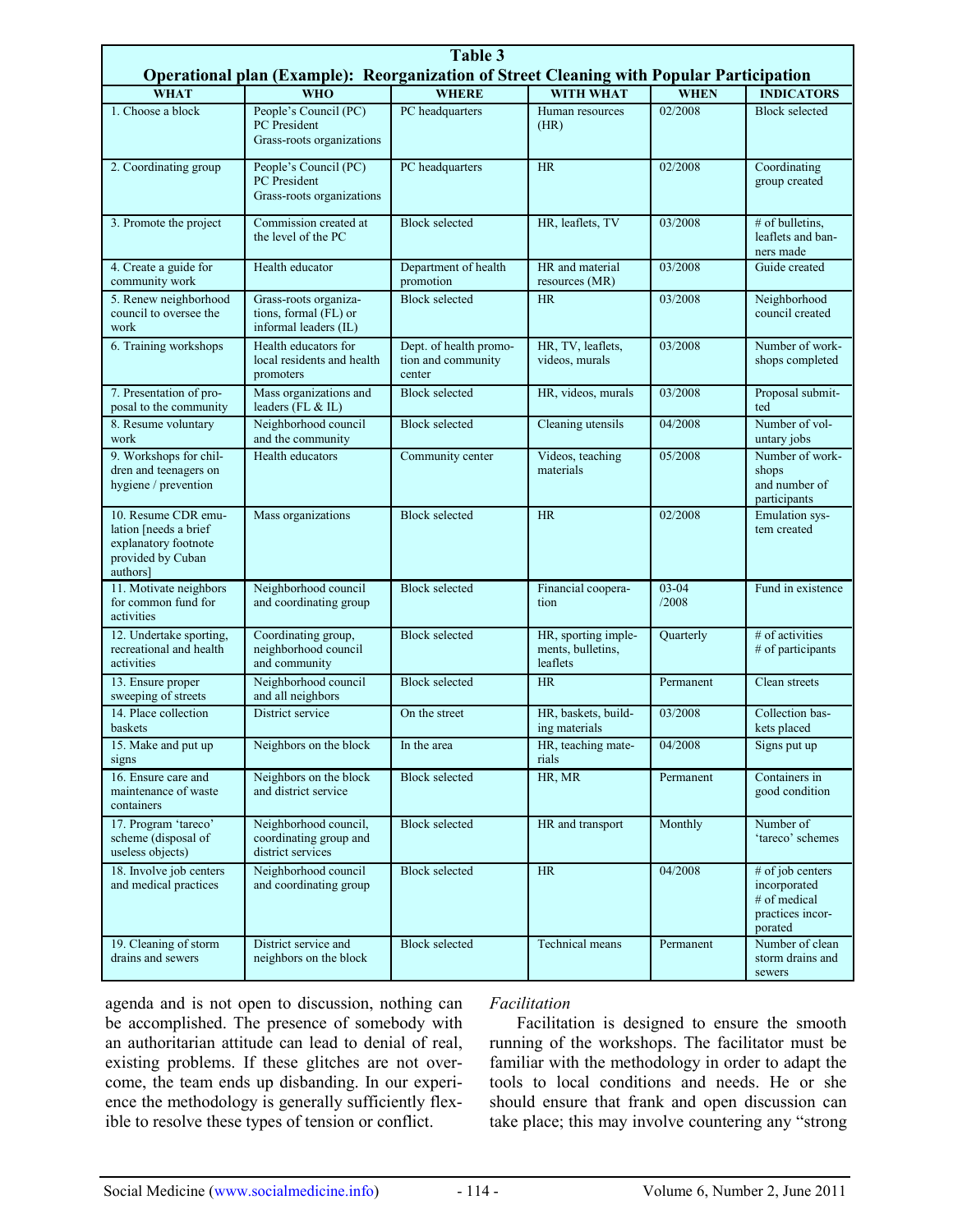personalities." Conflicts are inevitable in this type of workshop; in fact, they are healthy. If well managed, conflicts offer the opportunity to deepen understanding of a problem and find better solutions. The consensus reached following debate will always be better than the original proposal.

One discussion on medical care in a neighborhood began with the (superficial) conclusion that "all is well." Eventually one resident brought up a series of criticisms, contradicting one of the formal leaders. Following the timely intervention of the facilitator, the leader was able to (re)learn that true social commitment does not consist in minimizing problems, but rather in investigating them thoroughly and mobilizing the community to resolve them. From that point on, the discussion opened up much more, furthering understanding of the problems. The facilitator had performed her role properly.

The facilitator is perhaps the most important person in the workshop. He or she must ensure that everybody has an equal opportunity to participate. By actively listening and asking questions, facilitators show the group that each person's contribution is important, helping everyone develop communication skills and promoting discussion. In this regard the facilitator also plays a key role in building a team which can lead community work. Appropriate facilitation reinforces this person's leadership. They must have the capacity to listen, summarize, mobilize, and bring more people into the action and to the local organization.

Selection of the facilitator is crucial. They can be a community member or someone from outside. Even if the facilitator is from the community, he or she must be neutral regarding participants' opinions.

It is necessary to spend enough time for preparation of the workshop and to get to know the community's background. If the facilitator is from outside the community, a preliminary introduction to the situation consists of reviewing relevant documents and holding interviews to obtain information from those involved in the community and its institutions. In this way the facilitator gains differing perceptions about the nature and magnitude of the problems and their causes. He or she learns of possible interventions already present in the area and identifies potential participants in the workshop who could assist with in-depth analysis.

For facilitation to work, it is important to clearly explain the objectives and methodology of each step. Time needs to be set aside for questions. It may be necessary to repeat these steps until everyone is in agreement. It is important to check frequently that everyone is following the progress of the workshop. All participants should be treated as equals, be they Mayor or housewife. It is essential that the facilitator not take sides or actively take part in discussions among participants, although he or she can always suggest alternatives. For the workshops to run smoothly, the schedule should not be too flexible. Lastly, it is important for a community not to keep changing facilitators from year to year. If a change is necessary, it must be well prepared for.

If the objective is to reinforce and extend this participatory method, then facilitator training is a core task. In Cuba we are preparing a facilitator training program and have produced a facilitation guide. But workshop training has its limitations; facilitation cannot be learned by theory alone. The skill is gained only by taking part in workshop facilitation in the community.

# **Conclusions and outlook**

Three years' experience has demonstrated the potential of this methodology to promote participation and empowerment in the Cuban context. $20$ 

In putting the right to health into practice, there is a synergy between the Cuban State and grassroots organizations. A variety of organizations (women's, workers', youth, neighborhood, etc.) have made and continue to make significant contributions to the transformation of the country. $21-25$ The political nature of the State and the actions of local government lead to closer popular identification with social policies despite existing material constraints and deficiencies. We hope to continue this work in Cuba over the next few years, and to continue learning. Additionally, in coordination with the Ministry of Health and with support from PAHO and the Belgian NGO INTAL, facilitator instruction is being extended with the hope of ensuring adequate levels of training in this essential resource.

CPPE is a comprehensive method of participation which requires and enables the free discourse of participants and in-depth group discussions. This leads to increased self-esteem and self-fulfillment, as well as greater commitment to the community. CPPE is very flexible in that it can be applied to a wide range of situations (services, programs and projects) and at various levels (national, regional, municipal and local). During 2010, in a study of social determinants of neglected diseases and other poverty-related illnesses in Yucatán, Mexico, we introduced CPPE as a method of participatory research. We demonstrated that for any community intervention it was imperative to directly and ac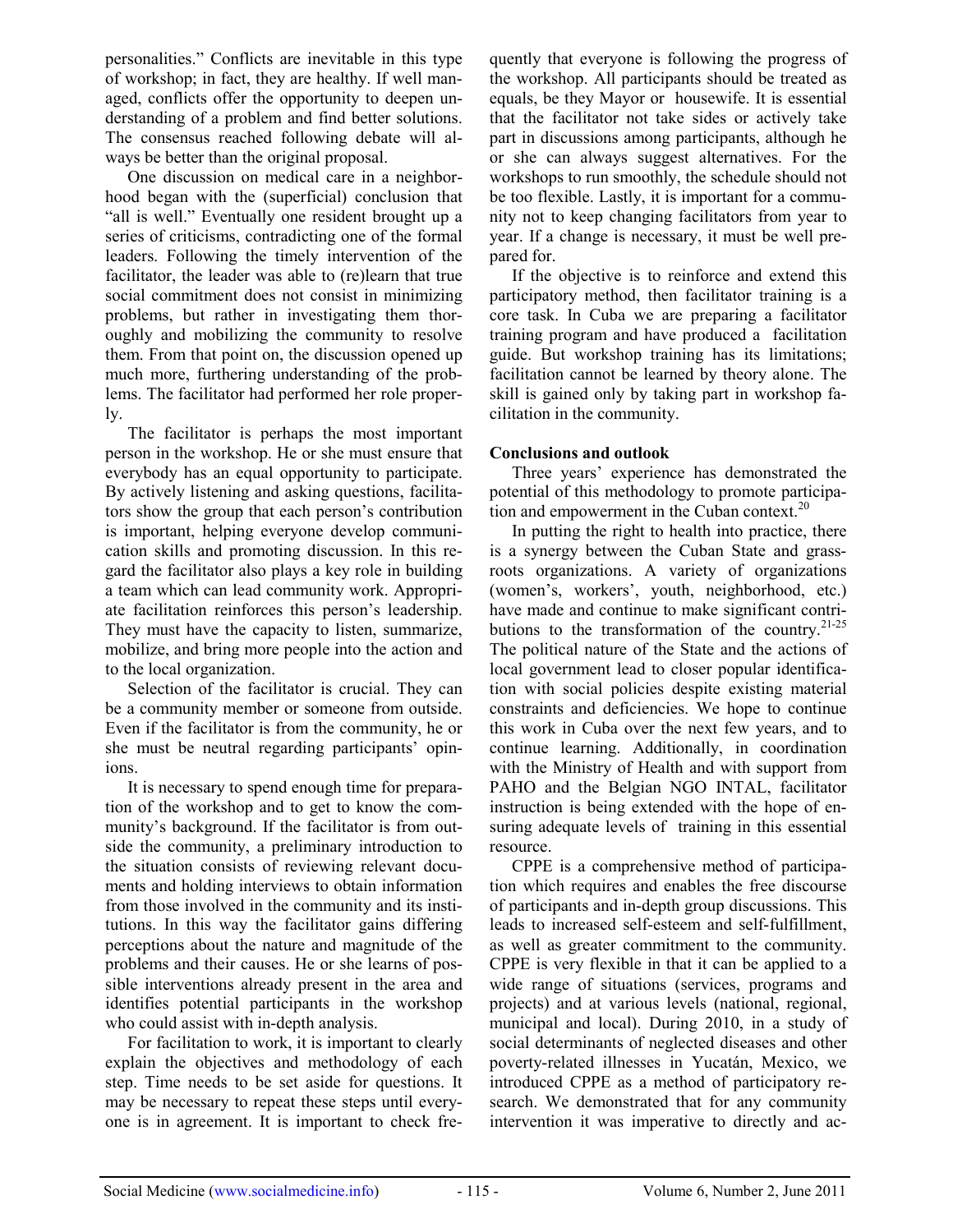tively involve communities in analyzing their reality and in proposing measures and interventions affecting their own lives. We also showed that CPPE can be an appropriate tool to do this<sup>26</sup>. In mid-2010 an exchange was begun with the People's Health Movement-Latin America (PHM-LA) about experiences in participation and empowerment in order to continue learning and participated in strengthening this movement. $2^{7}$ 

### *The right to health in other contexts*

The Cuban State's policy on health, despite any constraints it may face, is based on defending the right to health of all Cubans. To achieve this objective there exists a synergy between the State and grass-roots organizations.<sup>13</sup> In countries where there is a major gap between the interests of the elites which dominate public institutions and the needs of communities, any negotiation or search for consensus on how best to move forward in exercising the right to health inevitably confronts important limitations. In these cases, claim-holders seek other ways of pressuring the political authorities (dutybearers) to listen to them and respect their rights.<sup>1</sup> Through demands and protests they seek a more advantageous negotiating position. In these "other" contexts—where there may be a greater conflict of<br>interest between state and easiety, this same alone interest between state and society—this same planning exercise can help communities identify real contradictions, better understand to whom they should address their demands, and how to progress towards the realization of their right to health.

A rights-based approach does not simply mean the right to something. It implies the possibility and obligation to claim this right from those who have the power and duty of ensuring it. This involves a strategy of community empowerment. The planning exercise can be set up to see how best to defend popular interests or conquer (a share of) power.

The concepts of obligations, duties, and responsibilities of the State are crucial to community empowerment. They allow it to make demands and negotiate the necessary changes with those who are in power. If those responsible do not act, group action might be necessary before success is achieved.

On the other hand, nobody can be held responsible if conditions make it impossible for them to comply. The person must first accept responsibility, have the necessary authority to act, and have access to and control over resources. A "capacity analysis" can clarify which individuals or institutions should and can act in each of the actions required. The result can be an appendix to the proposed intervention plan, listing key individuals or institutions to carry out the proposed objectives. $28$  This capacity analysis can be an important complement to CPPE since it focuses social mobilization on the relevant governmental authorities. To the extent that more communities and organizations are successful in demanding their rights, the movement for the right to health becomes stronger and more successful.

Practice will continue to enrich this approach as it is applied in diverse situations in different countries, regions, and locales. When circumstances allow, this collective planning exercise not only leads to greater commitment and better organization at grass-root level, but also to greater political awareness.

#### *Acknowledgements*

We would like to thank all participants and support teams in the communities involved in the projects mentioned in this article for their selfless participation with the sole aim of boosting health development in their communities.

#### **References**

- 1. Rifkin S. Equity, empowerment and choice: from theory to practice in public health. London School of Economics, United Kingdom. Presentation made at Forum 9, Mumbai, India,12-16 September 2005.
- Rifkin S, Pridmore P. Partners in Planning. London: Macmillian, TALC. 2001.
- 3. Laverack G. Using a domains approach to build community empowerment. Commun Dev J 2005. (www.oup.co.uk/journals/cdj/advance, accessed on 11 March 2005).
- 4. Pérez D, Lefévre P, Romero MI, Sánchez L, De Vos P and Van der Stuyft. Augmenting frameworks for appraising the practices of community-based health intervention. Health Policy and Planning Health Policy and Planning 2009; 24(5): 335-341. doi:10.1093/heapol/czp028.
- 5. Urban Health Study Group,Atma Jaya University of Indonesia; Department of Agricultural Education, University of The Philippines at Los Baños; Nutrition Institute of the Federal University of Rio de Janeiro, Brazil
- 6. International Fund for Agricultural Development (IFAD) (Ethiopia, Kenya, Mali, Uganda, Seychelles, Tchad), United Nations Children's Education Fund (UNICEF), Save the Children Fund (SCF), Medical Mission Action (MEMISA), etc.
- Greenwood, D. J. & Levin, M., Introduction to action research: social research for social change, Thousand Oaks, Calif.: Sage Publications, 1998.
- 8. De Vos P, De Ceukelaire W, Malaise G, Pérez D, Lefèvre P, Van der Stuyft P. Health through people's empowerment: a rights-based approach to participation. Health and Human Rights 2009;11(1):23- 35.